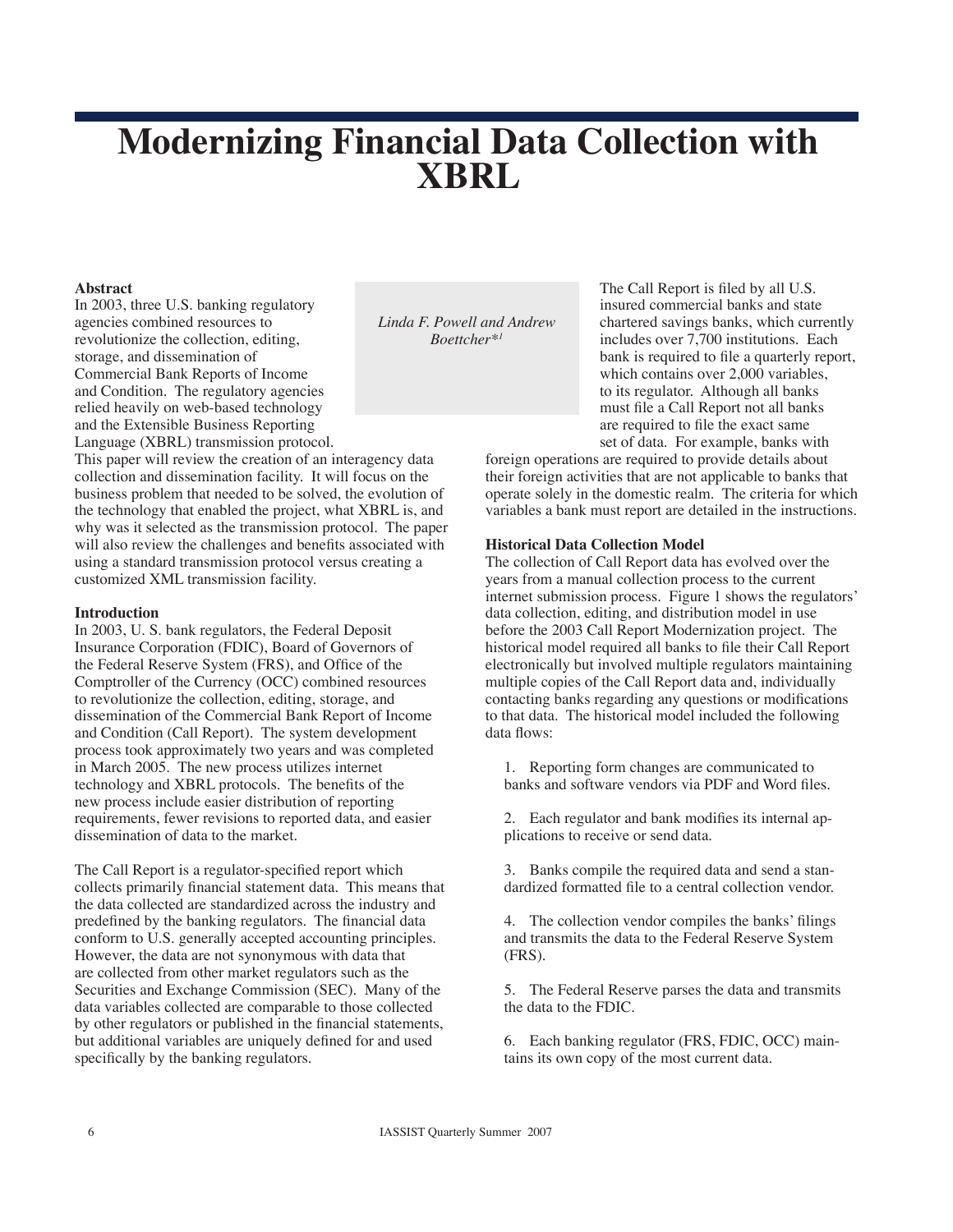7. The FRS and FDIC edit the data for their banks and call the banks to resolve data anomalies and process revisions. As revisions are processed, the regulators transmit revisions amongst one another.

8. Non-confidential data are released to the public in various forms from the regulators

vendors) to maintain metadata to support electronic filing. Early in the Call Report Modernization process, industry participants (banks and software vendors) identified the need for quality metadata that could be electronically communicated and consumed. Necessary metadata include the variables collected, variable definitions, and data edits (business rules that verify the accuracy of the data).



Business Problems with the Historical Collection Model The historical business reporting model, outlined in Figure 1, presents some obvious and not-so-obvious risks and challenges. The challenges that needed to be addressed fell into three categories: 1) multiple collection and storage sites, 2) difficulties for the industry in implementing changes to the data collection requirements, and 3) improvements to data quality.

Multiple data collection and storage sites coupled with the ability of the banks to revise their data introduces the risk of inconsistencies in the data maintained and published by the various regulators at any one time. The inconsistencies were the result of timing differences, human error, or communication breakdowns between organizations. Additionally, redundancies in overhead existed across the regulatory agencies. Separate databases and editing applications were maintained by each regulator. Although the regulators collaborated and combined efforts where feasible, such as in communicating with the banks, activities such as database administration, edit identification, and metadata maintenance were performed separately at each agency.

A larger but less obvious challenge was the need for multiple organizations (regulators, banks, and software Revisions to the reporting structure, including adding and removing variables as well as definitional changes and clarifications, can occur multiple times a year. Under the historical model, the regulators, banks, and software vendors had to each make revisions to their applications based on changes that were communicated in hard copy, text, or PDF documents. Electronic distribution of metadata was appealing because it can be easily altered to reflect reporting requirements.

Additional business needs included making the editing process more efficient and improving the data quality for the industry. As noted above in the historical model, all data editing was done after the data were received by the regulator. After editing the data the regulator would call the bank to determine if data revisions were necessary or to gather explanations for data anomalies. It was much more difficult to resolve data anomalies and edit failures after the data were submitted to the regulators than at the time the data were compiled by the banks. For example, if a total variable does not equal the sum of the component variables, it is much easier for the bank staff to determine the reason for the difference and fix the data or note the cause of the difference when compiling the data than several weeks later after the data have been submitted to the regulator.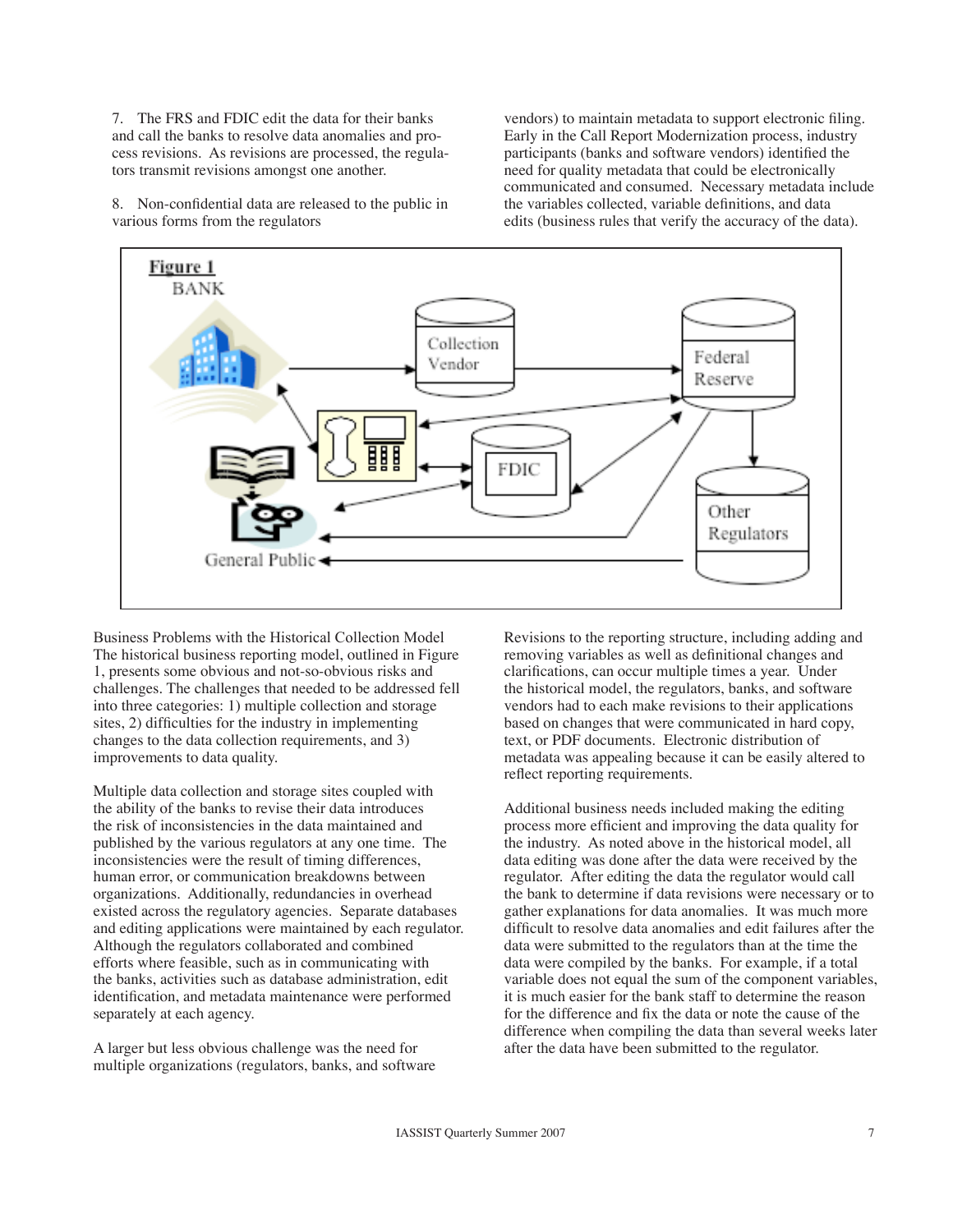#### Evolution of Technology Enabling XBRL

Collecting, distributing, and sharing data have always been very labor and time consuming and are often further complicated by incompatible software and the need to provide volumes of text that explain the data and define the data file layout. Although it is currently hard to imagine professional communication before the development of the internet, Call Report data were collected and disseminated long before common acceptance and use of the internet, which occurred around 1995.

In the late 1990s the innovation of XML (eXtensible Markup Language) enabled web developers to move from static HTML documents to interactive web pages. In other words, beyond simply displaying preset reports, XML supports data exchange and machine-actionable processing over the internet. Unlike HTML, XML also enables descriptions of the data to be associated with the data and embedded in the web applications. These descriptive data are commonly referred to as metadata. Shortly after XML was introduced, business users began to harness the power of XML and apply standardized data descriptions and naming conventions. The compilation of naming conventions and metadata is referred to as taxonomy. Since the creation of XML, several transmission protocols were created and have become industry standards. XBRL (for financial data), SDMX (for time series statistical data), and DDI (for social science data) are three internationally recognized data exchange formats capitalizing on the XML format.

Specifically, XBRL marries new internet-based technology across dissimilar computer systems, with business rules and practices. XBRL can be thought of as a set of accounting standards coupled with information technology (IT) standards that simplifies the exchange of data. This marriage of accounting and IT is accomplished through the taxonomy, which is an integral part of the XBRL standards.

XBRL taxonomies provide definitions for tags that are identified in the XML schema. Within the taxonomy, there are a number of required data elements that provide information about the data characteristics. XBRL examples include the currency of monetary variables, if the variable is from the balance sheet or income statement, and if the variable is a debit or credit. Using the XBRL taxonomy facilitates solving the business problems of distributing data collection requirements.

#### **The New Collection Model**

The collection model that resulted from the Call Modernization project is outlined in Figure 2. In the new model, XBRL supports the collection, editing, and distribution of Call Report data. Each quarter, the regulatory agencies create one taxonomy that includes all of the variables to be collected, metadata, and edit calculations. The taxonomy is downloaded by banks or bank vendors and is used to programmatically update their internal reporting systems. The data are then compiled by the banks and submitted to a Central Data Repository (CDR).

As noted above, before the implementation of XBRL, every time the Call Report was revised each agency manually updated its collection, editing, and data storage systems. In addition, each bank or bank vendor manually updated its individual regulatory reporting system. With the use of XBRL, the taxonomy can be programmatically imported into vendor software, while all three agencies use one system to collect and edit Call data. XBRL also makes it possible for edits to be distributed to the banks because the taxonomy contains data validation routines. Thus, each bank edits its data before submitting to the CDR, which then reedits the data upon receipt. If any edits fail or anomalies are not adequately explained, the report submission is automatically rejected and the bank is notified immediately. This pre-editing routine reduces the number of follow-up phone calls the agencies must make to analyze questionable data, thereby reducing the burden on both the banks and the regulators.

An added benefit of the XBRL taxonomy is the ability to use the metadata to create data presentations. The presentation metadata arrange the Call data into a human readable format. For the Call Reports, it organizes the data into balance sheet and income statement formats. Once the presentations are defined, web reports can be created dynamically from the metadata, enabling the CDR to easily publish Call data to the general public. Although the agencies have made the data available to the public on the internet for years, the process to maintain the web reports was time consuming and the reports were only published in bulk when all of the banks' data were finalized. Under the new XBRL model, each bank's data are published three business days after being submitted to the CDR. The CDR also has a web service that allows the public to retrieve all Call Report data. This service is an efficient method to disseminate more timely banking industry data to the public and allows public users to repackage and easily disseminate data2

The creation of an internet-based data collection and dissemination facility is a tremendous undertaking. The U.S. banking agencies had two advantages in place that helped facilitate the new XBRL collection model: well structured data and variable level metadata. The Call Report data are well structured because comparable information is collected from all entities with well defined rules regarding which banks must report what data. Although some of the rules are quite involved, they are structured enough to define programmatically.

The variable-level metadata predated the CDR and are housed in a metadata warehouse know as the Micro Data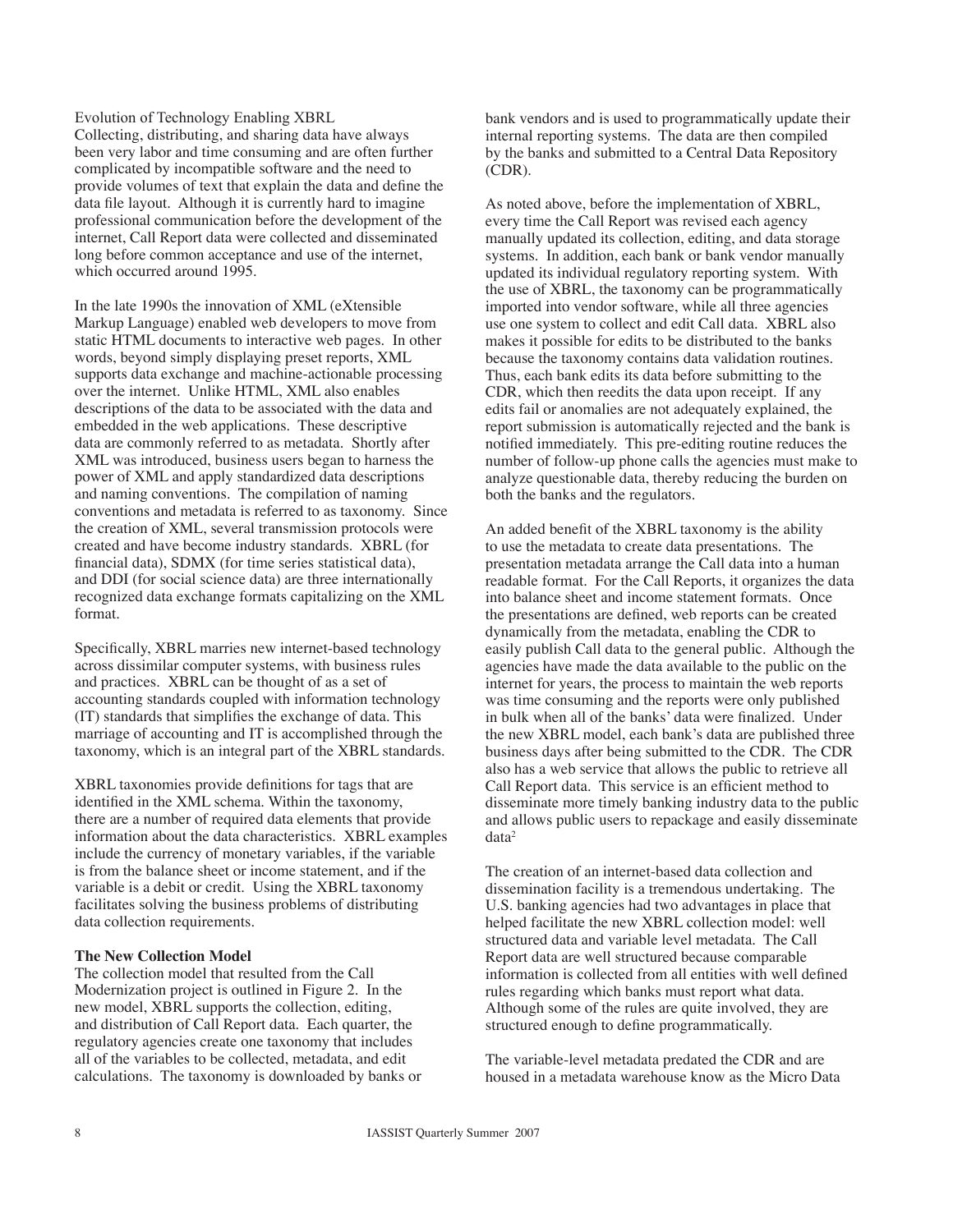

Reference Manual (MDRM) at the Federal Reserve Board. The MDRM was originally built as a tool for end users who access the data. However, its well structured naming convention and nomenclature are well suited for the data collection process. Although the MDRM did not contain all of the XBRL metadata variables (which have since been added manually), it did provide variable naming conventions, variable history, and detailed descriptions of every variable.

### **Pros & Cons of Using an Industry-Wide Protocol VS. a Custom Built Web Interface**

All data exchange formats provide structure for sending and receiving data. The XBRL protocol includes metadata for each data variable, such as if the variable is from the balance sheet or income statement, what currency it is denominated in, and if the variable is an integer, monetary value, ratio, or text item. The detailed metadata remove any doubt about the meaning of data variables. For example, within XBRL, the variable "total deposits" can be defined in the metadata so there is no confusion whether the deposit is a liability (such as for a bank) or an asset (such as for an individual with a savings account).

Clearly, an internet based collection system could have been built without using a data exchange protocol. There is even an argument that not using an industry-wide protocol might have been easier to build since having standards requires adherence to its ensuing rules and guidelines. For

example,

one hurdle encountered by using XBRL is that Call Report data are reported in thousands of dollars while the XBRL standard requires that data be transmitted in single dollars. To meet the XBRL standard, additional steps are taken to convert thousands of dollars to dollars and then back to thousands of dollars for the reporters and end users who expect the data to be in thousands of dollars.

In spite of the added hurdles, the benefits of using the industry-wide protocol outweigh the challenges of meeting the requirements of the protocol. Having the standard ensures that any user of the data can access and understand the information as long as he or she has basic knowledge about the standard's data elements and definitions. One of the earliest examples of the benefits of standardization is the standard rail gauge. The standard rail gauge defined the distance between the rails on railroad tracks. Before the standard rail gauge was adopted in the 1870s trains could not travel across the country and cargo had to be unloaded and reloaded to a new train each time the rail gages changed. Adopting the standard rail gauge allowed trains to travel on any track providing tremendous economic benefits<sup>3</sup>. When data are transmitted under different formats or standards the data need to be transformed each time the data are transmitted. Just as the rail gauge facilitated the shipping of freight over long distances, transmission protocols allow for an easier flow of data along the information highway.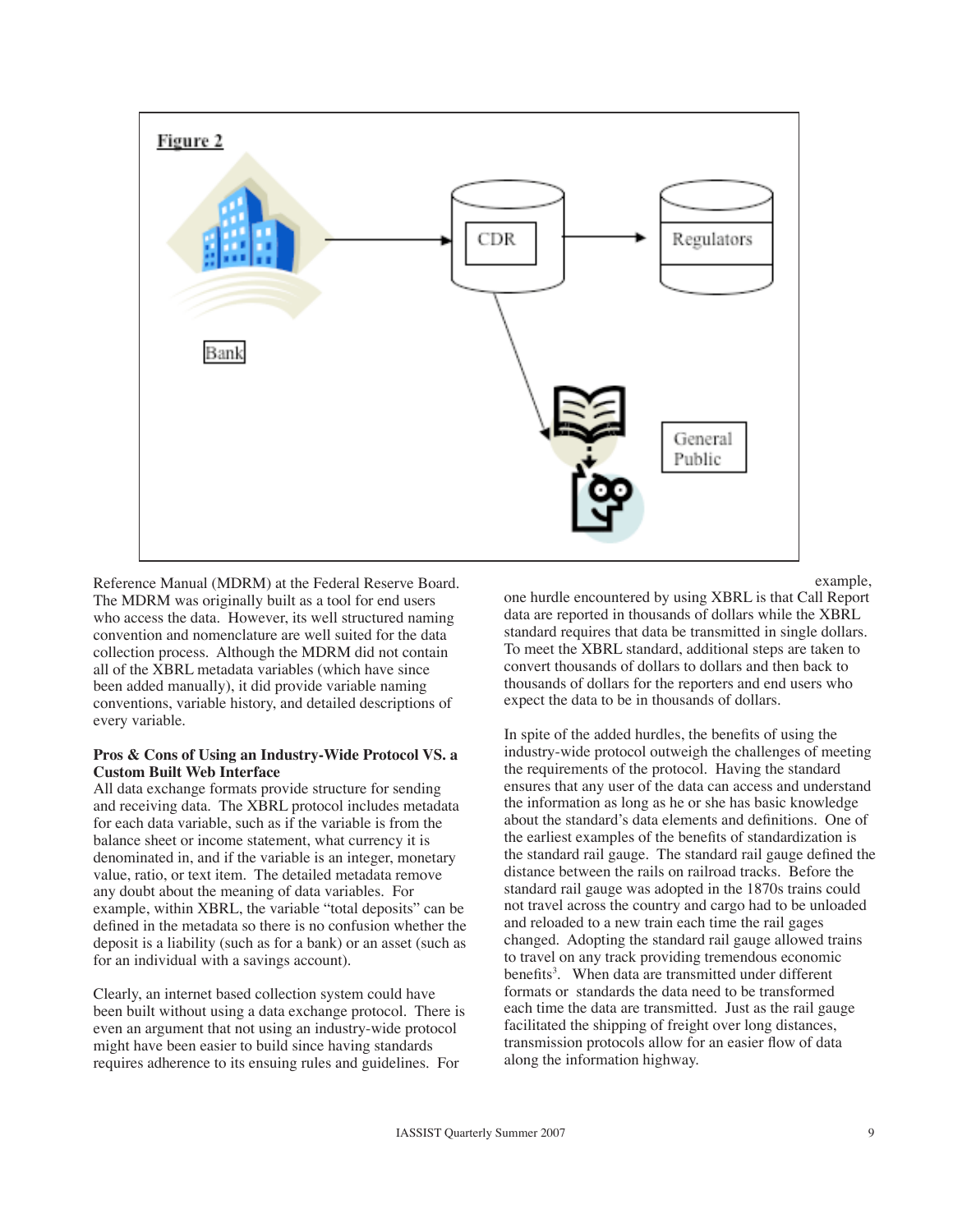#### **Where XBRL is Going**

There is a growing body of research on the benefits of XBRL. The published research falls into three main perspectives: financial statement consumers, financial statement creators, and financial statement auditors. Financial theory suggests that more frequent, reliable, and readable financial statement reports will result in a healthier marketplace. The first published studies focused on market participants' decision making. Recently, research is moving toward XBRL's impact on reporting costs and regulatory enforcement.

Financial theory suggests that a market with more informed participants would price risky assets closer to the assets' true economic value. Market participants use reported financial statements to assess a company's financial strength and adjust their investment in the company accordingly. However, there is a prohibitive search and learning cost to understanding financial statements. As a result, risky assets are priced by fewer investors or worse, misguided investors. While all statements retain core structure (i.e. Equity = Assets - Liability), line items and footnote disclosures can differ significantly from industry to industry and even company to company. Therefore, early research focused on the financial statement consumers and whether tagged financial data improves transparency and results in a healthier marketplace.

One of the first XBRL studies (Hodge, Kennedy, Maines 2002)4 tested investors' judgments regarding the reporting method of stock option compensation data. Stock option compensation is allowed to be reported either on the face of the financial statement or disclosed in the footnotes. Investors were shown tagged financial statements to see if XBRL reduces the difference between the financial statement recognition and the footnote disclosure reporting methods. The authors found that without tagged data, the influence of footnote disclosures diminished, resulting in investors making less informed decisions. When using tagged data, investment decisions did not change between reporting methods, suggesting that the XBRL format equalizes recognition of the footnote and the financial statement disclosures. Furthermore, investors reported trusting tagged statements more than the untagged data. While the authors found XBRL tagged data eliminated the financial sophistication required to understanding financial statements, XBRL only had added benefits for investors who used the available search technology. The authors found that almost 50% of the survey participants did not use the search technology to the extent that XBRL enabled.

New research is examining XBRL's impact on financial statement creators. The current statement filing process is expensive and time consuming, requiring audited statements to be filed annually and unaudited statements to be filed quarterly. An XBRL-based reporting system offers the potential of more frequent, potentially continuous,

financial reporting. A paper by Hunton, Wright, and Wright (2003) argues that there is an optimal reporting frequency somewhere between quarterly and continuous. The authors claim that, on appearance, continuous reporting would align fair market value with asset prices resulting in reduced price volatility but that psychological factors could undo and further exacerbate price volatility. While further research is needed to determine the ideal frequency for financial statement reports, XBRL can report any time frequency desired.

Successful XBRL implementations, growing international use, and positive academic research influenced the Security and Exchange Commission (SEC) and the Chartered Financial Analyst Institute to publicly support adoption of the XBRL standard in the United States. Both the SEC Commissioner and CFA president are promoting XBRL reporting standards and its importance to the industry.

With these inherent benefits of XBRL, government regulators worldwide are either already using or pursuing the use of XBRL. Other significant adoptions of XBRL standards include, but are not limited to: 1) The Australian Prudential Regulation Authority (APRA) to collect data from Australia's super funds, insurers, and banks, 2) The U.K Inland Revenue Services, 3) The Bank of Japan to gather data from financial institutions in February of 2006. 4) Japan's Financial Services Agency's launch of the Electronic Disclosure for Investors' NETwork (EDINET) system in March of 2008, 5) The Netherlands' data collection process for corporate tax, business financial, and business statistical data in 2007. 6) United States Generally Accepted Accounting Practices (GAAP) and The International Accounting Standards Committee (IASC) taxonomies.

There is a sustained need for faster, better, and easier data retrieval in the financial industry. New technology has opened doors for financial reporting that were unimaginable as recently as the early 1990s. Although the need and desirability of financial data reporting on a continuous basis is debatable, the current technological environment of XBRL facilitates that option. Regardless of the optimal frequency, governments and regulators have an ongoing desire to improve the efficiency of data collection and consumption. In addition to helping the government regulators, improved data flows may also help to improve market efficiencies, as they rely on current and accurate data. Using the evolving technology while enforcing compliance with transmission protocol standards may take our information highway to destinations that we are currently unable to envision.

#### **Bibliography**

Australian Prudential Regulation Authority. "Statistics Project – Data Submission – XBRL," APRA, http://www. apra.gov.au/Statistics/XBRL.cfm (accessed April 2008).